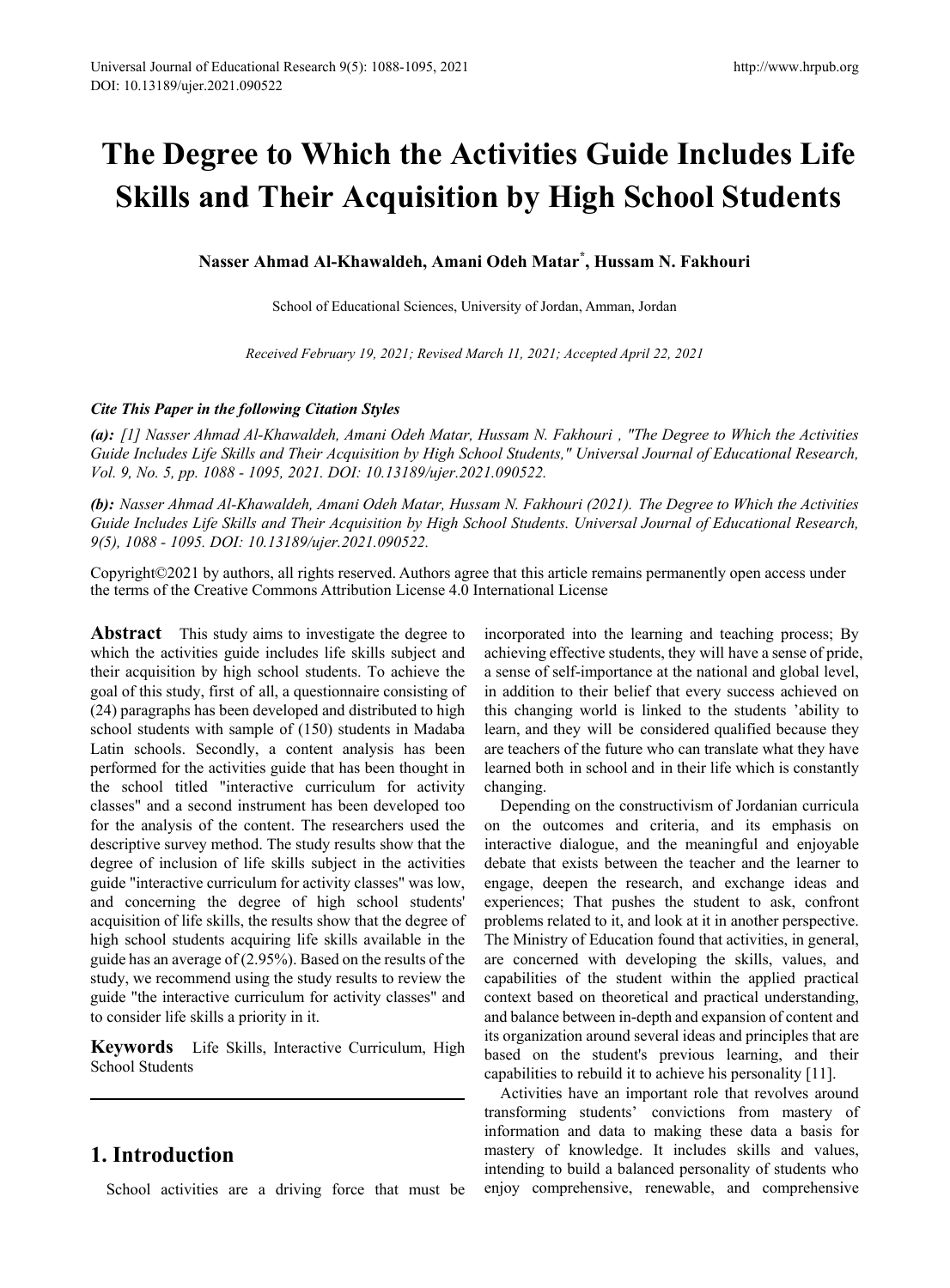competencies, and which have skills (thinking, creativity, and higher thinking), within a framework of supportive values that enable students have the knowledge and skills to solve their life problems in appropriate ways out of the box. Therefore, the concept of school activities, in general, is complex. Activities that develop students' inclinations and desires overlap with activities related to the curriculum and practical teaching methods, in addition to activities based on linking life concepts to the subjects. That works to stabilize the values according to the national and global dimensions [5].

The activities guide dealt with the "interactive curriculum for activity classes", on four main axes distributed over 72 activities: (thinking skills, environment, and work, civil values, and ideals, technical and beauty taste), as it covered the axes of values and civil ideals, and thinking skills, activities of the guide in the form of whole; Having examined several values, and the role of the teacher in it is directed and facilitated, and to stimulate dialogue about the content of these activities; In easy ways to provide students with skills from multiple levels, in addition to the skill of creativity. As for the themes of the environment and work, artistic taste, and beauty, they are covered less in the activities guide, as they must be achieved through the existing dialogue between the teacher and the learner, or by offering examples that help clarify and deepen understanding.

Based on the foregoing, it is the responsibility of the teacher based on the implementation of the content of the activities guide, the function of notifying the activity closest to the level of development for the students of the class, and pre-planning it, and determining additional products and contents for each activity, in addition to the procedures and strategies that are followed in implementing these activities, in a way It brings benefit and enjoyment. Teachers wishing to give a guide to activities, who are discharged to perform this task, regardless of their specialties and provided with training by a committee of educational supervisors; As field trainers, to be able to train teachers, and ensure their performance competencies; To achieve the activities of the guide before its actual implementation [12].

It is the life skills and abilities (mental, sensory, and emotional) that help the student to face problems and the ability to solve them. It has been defined by the United Nations International Children's Emergency Fund (UNICEF) as the necessary social and psychological capabilities for positive adaptive behaviors; That enables the student to deal with life challenges effectively and confidently and has been classified into 3 categories (personal communication and effective communication skills, personal skills based on character development and strengthening, ability to self-management, and cognitive skills to analyze and understand the information in greater depth) (UNICEF, 2009).

The World Health Organization (WHO) has included ten life skills which are (problem-solving, critical thinking,

decision making, creative thinking, communication and communication, self-awareness, personal relationships, emotion management, emotion clamping, and stress management), as they form the first stage from the age of students, a golden opportunity to acquire these skills to meet the challenges of daily life with high skill, when these stages of students offer various educational experiences, in many of his life situations, and enable him to respond to the rapid changes and developments of the age [8] [15].

Based on the degree of interest of the Ministry of Education in life skills, it came up with the adoption of a draft activities guide, "the interactive curriculum for activity classes" to contribute to giving students an opportunity to develop their life skills, and confirm themselves with the educational development plan based on comprehensive quality standards, knowledge economy, and in view of the importance of a guide activities in preparing students, tending their attitudes toward positivity, belonging to the school consciously, and firmly with the values, and civic ideals of their personalities. And that is through the compatibility between the learning content and its various sources, and considering activities an important part of it, and that learning has not and will not be complete except with theoretical and practical work related to the content of the study material, which is carried out inside or outside the school facilities through the practical nature of the dialogue, and performance by paying attention to the characteristics of the brainstorming meeting, which helps to develop thinking skills, creativity in a realistic way, and the involvement of students in self-evaluation of their interaction, and the mood of this interaction [16][17].

Accordingly, the study problem was to determine the degree to which the activities guide includes an "interactive curriculum for activity classes" of life skills and students' acquisition of them, which are represented by the following two questions:

- What is the degree of inclusion life skills in the activity guide of the interactive curriculum in Jordan?
- What is the degree of high school students' acquisition of life skills that are available in the activities guide "interactive curriculum for activity classes"?

# **2. Related Work**

Abu Saiba, Al-Hadidi (2018) study aimed to identify the degree of availability of life skills included in the English language textbook for the sixth grade in Amman and the degree of students' acquisition of it from the viewpoint of their teachers. The study community and its sample consisted of all pages of the English language book was also chosen by the English language teachers from three districts of the capital, Amman, by the stratified random method. They numbered (322) male and female teachers. The researchers prepared two tools of study (a form, content analysis) distributed over three main areas: mental,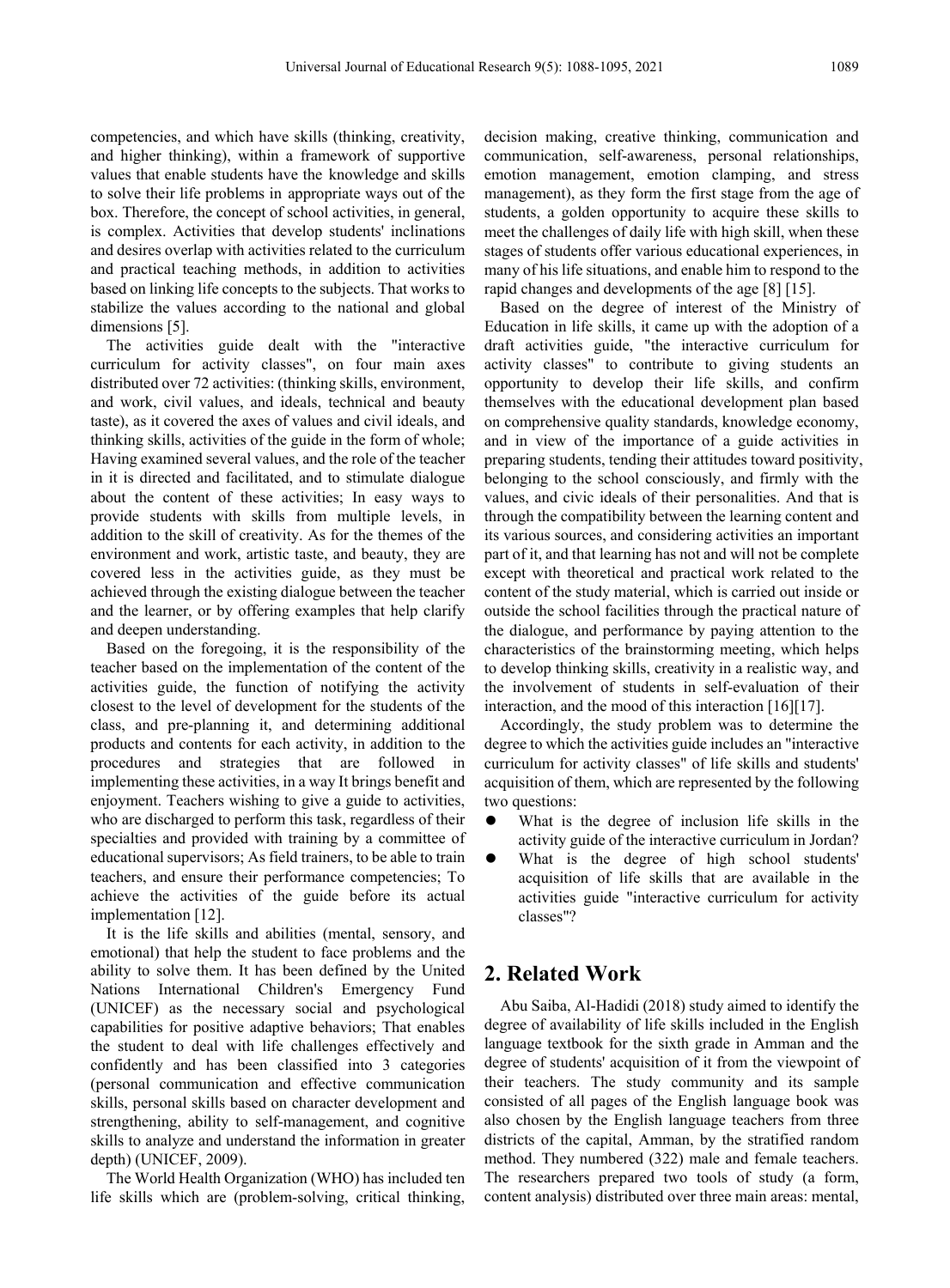manual (scientific), and social skills. The study results were that the degree of availability of life skills included in the English language book for the sixth grade appeared with a high degree in the field of mental skills by a percentage (45%), and the degree of students' acquisition of life skills came from the viewpoint of their teachers with an average degree and on all three fields of study and the absence of differences according to gender and qualification variables Scientific, level of experience, excluding the gender variable in the area of social skills and favor of females.

Al-Jazi, Al-Rusaei, Saleh, Al-Hallilat's (2016) study, aimed to know the degree of including life skills in science books for the first three grades in Jordan, where the descriptive approach was used with a content analysis card where a list of life skills that were required to be included in the targeted books was included; included Based on (63) sub-skills, the study concluded that the total number of repetitions of life skills in science books amounted to (764) repeats distributed over seven major life skills, and mental skills were the most repetitive skills received by (17.93%), while health and food skills were received Preventive and environmental skills are to a low degree, while emotional skills are not included at all.

Abboud's (2016) study aimed to analyze the life skills included in the books of social studies for the high stage in Jordan prescribed by the Jordanian Ministry of Education for the academic year 2015/2016 AD and included five study books, the descriptive analytical approach was used by developing a content analysis tool to identify the life skills included in the books that included four dimensions of life skills, which are: After intellectual and scientific skills, and sub-skills (37) subdivided them, and the result of the study focused on environmental life skills for the needs of students in the high stage for it and the emergence of a lack of focusing on some of them.

Sarmad, Habiby, and Arvantan (2012) conducted a study aimed to investigate life skills in basic science textbooks, the descriptive analytical approach was used through the content analysis card. The results indicated that thinking skills (analytical and creative) were the most frequent (17,55%), and basic skills ranked last with the lowest frequency (1.69%).

Eteokleous (2011) conducted a study aimed to know the extent of assessing the social studies curriculum and its effect on developing social skills in Cyprus, and used the descriptive survey method by distributing the questionnaire tool to a sample of (303) students, and the results showed that the social studies curriculum has a major role in developing the social skills of students.

## **3. Methods and Instruments**

#### **3.1. Study Design and Participants**

We conducted across-sectional study and the researchers

developed two study instruments, the questionnaire, and the content analysis; the first instrument has been applied to high school students in Madaba Latin Schools who were studying during the semester of the year 2019/2020. The number of the sample is (1239) male and female students according to the statistics of the Latin schools. (150) male and female students from the high stage in Deir Al-Latin schools were selected, based on the random stratified sample according to the random sample table for a known population. We also used a descriptive and analytical approach to answer the first question of the study, whereas the second instrument is content analysis that has been performed by the authors.

#### **3.2. The Survey Instrument and Related Measures**

The **instrument** was developed by referring to theoretical literature and previous studies with the aim of developing the study **instrument** in its initial form to know the degree to which the activities guide includes an "interactive curriculum for activity classes" for life skills and students' acquisition of them, as the instrument's paragraphs reached (24) paragraphs, and they were designed based on Likert scale) Five-dimensional, the paragraphs were constructed in a positive direction, and weights were given to the paragraphs as follows: strongly agreed five degrees, agreed: four degrees, somewhat agree: three degrees, disagree: two degrees, strongly disagree: one degree.

The content analysis is the second study **instrument**, which was used after reviewing previous researches and studies related to the subject of the study and to reach the goals of the study to monitor life skills that can be included in the activities guide, which is one of the most used instruments in the analysis of education curricula, it is an analysis instrument, a description in general, the content is approved as a unit of analysis.

The instrument's content validity was confirmed by using face validity by presenting it to a group of arbitrators, from faculty experience and specialization members in Jordanian universities to express their observations in terms of determining the degree of appropriateness of the paragraphs and their comprehensiveness to measure the area in which those paragraphs were mentioned, and the degree of the affiliation of these paragraphs to the field in which they were mentioned, the degree of clarity of the paragraphs, their linguistic and grammatical integrity, and the statement of the proposed amendments to the paragraphs, (80%) of the arbitrators' observations are adopted in general, without neglecting to make the proposed amendments to an amendment in the linguistic formulation of the paragraphs, after which an instrument was produced the study is in its final form.

The stability of the analysis was verified by using the method of stability over time, using it to analyze the content of the activities guide, through the researchers analyzing a random sample of the content of the activities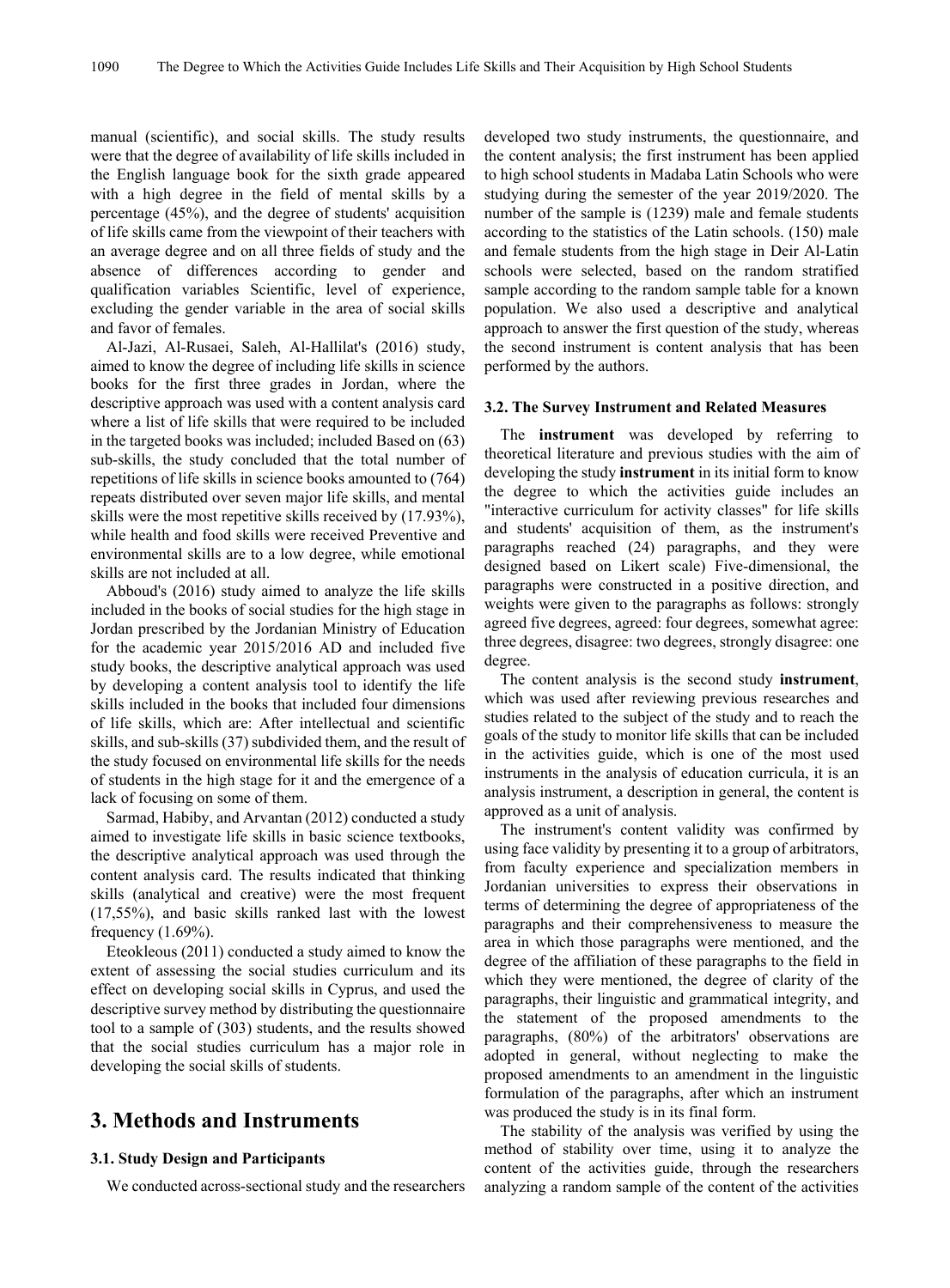guide, "the interactive curriculum of activity classes ", and then the researchers analyzed it again after the first analysis process and with a time limit (21) Days, and then the stability coefficient was calculated according to the following H.listi equation:

 $Stability coefficient = %100 *$  $number of times agreed between first and second analysis$ *<u>Thenumber of timesup rediserveent</u>*  $\mu$  *standsecondumarysts* (1)

The stability coefficient has reached (90.2), and this is a percentage that can be assured.

#### **3.3. Data Analyses**

Statistical treatments for data were performed in this study using the Statistical Package for Social Sciences (SPSS). We calculated the frequency, percentages, and

standard deviations for life skills included in the activities guide "Interactive curriculum for activity classes" in Jordan. We also calculated the Arithmetic Averages and Standard deviations to measure the point that the activities guide "interactive curricula for activities classes" in Jordan for life skills.

## **4. Results and Discussion**

This section presents the results and the discussion of the results. However, to explain the study aim, the iterations and percentages were calculated to know the degree to which the activities guide includes the life skills in the "interactive curriculum of activity classes" in Jordan, as shown in Table 1.

Table 1. Frequencies, percentages, and standard deviations for life skills included in the activities guide "Interactive curriculum for activity classes" in Jordan are listed in descending order.

| The number     | <b>Life Skills</b>                | Frequency               | Percentage | Rank           | Rating  |
|----------------|-----------------------------------|-------------------------|------------|----------------|---------|
| 11             | Communication skills              | 9                       | 7%         | 1              | High    |
| 16             | Creative thinking                 | $\tau$                  | 5%         | $\overline{c}$ | High    |
| 33             | Respect for the opinion of others | $\boldsymbol{7}$        | 5%         | $\overline{c}$ | High    |
| 8              | Teamwork                          | 5                       | 4%         | $\overline{4}$ | High    |
| 9              | Advance planning                  | 5                       | 4%         | $\overline{4}$ | High    |
| $\mathbf{1}$   | Self-expression                   | 4                       | 3%         | 6              | High    |
| $\overline{4}$ | Consolidating social values       | $\overline{\mathbf{4}}$ | 3%         | 6              | High    |
| 24             | Observation                       | 4                       | 3%         | 6              | High    |
| 41             | Automatic expression              | 4                       | 3%         | 6              | High    |
| 45             | Creative imagination              | $\overline{4}$          | 3%         | 6              | High    |
| 12             | Accept the difference             | 3                       | 2%         | 11             | High    |
| 18             | Collaborative work                | 3                       | 2%         | 11             | High    |
| 19             | Multiple solutions to the problem | 3                       | 2%         | 11             | High    |
| 21             | Problem Solving                   | 3                       | 2%         | 11             | High    |
| 23             | Accept criticism                  | 3                       | 2%         | 11             | High    |
| 26             | The importance of change in life  | 3                       | 2%         | 11             | High    |
| 30             | Time management                   | 3                       | 2%         | 11             | High    |
| 37             | Renouncing violence and extremism | 3                       | 2%         | 11             | High    |
| 59             | Justice                           | 3                       | 2%         | 11             | High    |
| 5              | Self-assurance                    | $\mathfrak{2}$          | 2%         | 20             | Average |
| $\tau$         | Successful leadership             | $\overline{c}$          | 2%         | 20             | Average |
| 10             | Teamwork                          | $\mathfrak{2}$          | 2%         | 20             | Average |
| 39             | Analytical thinking               | $\mathfrak{2}$          | 2%         | 20             | Average |
| 43             | Take responsibility               | $\mathfrak{2}$          | 2%         | 20             | Average |
| 50             | Team play                         | $\overline{c}$          | 2%         | 20             | Average |
| 51             | Expression by body language       | $\mathfrak{2}$          | 2%         | 20             | Average |
| 56             | The conclusion                    | $\overline{c}$          | 2%         | 20             | Average |
| 57             | Exchange of experiences           | $\mathfrak{2}$          | $2\%$      | 20             | Average |
| $\overline{c}$ | Establishing social relations     | $\mathbf{1}$            | $1\%$      | 29             | Low     |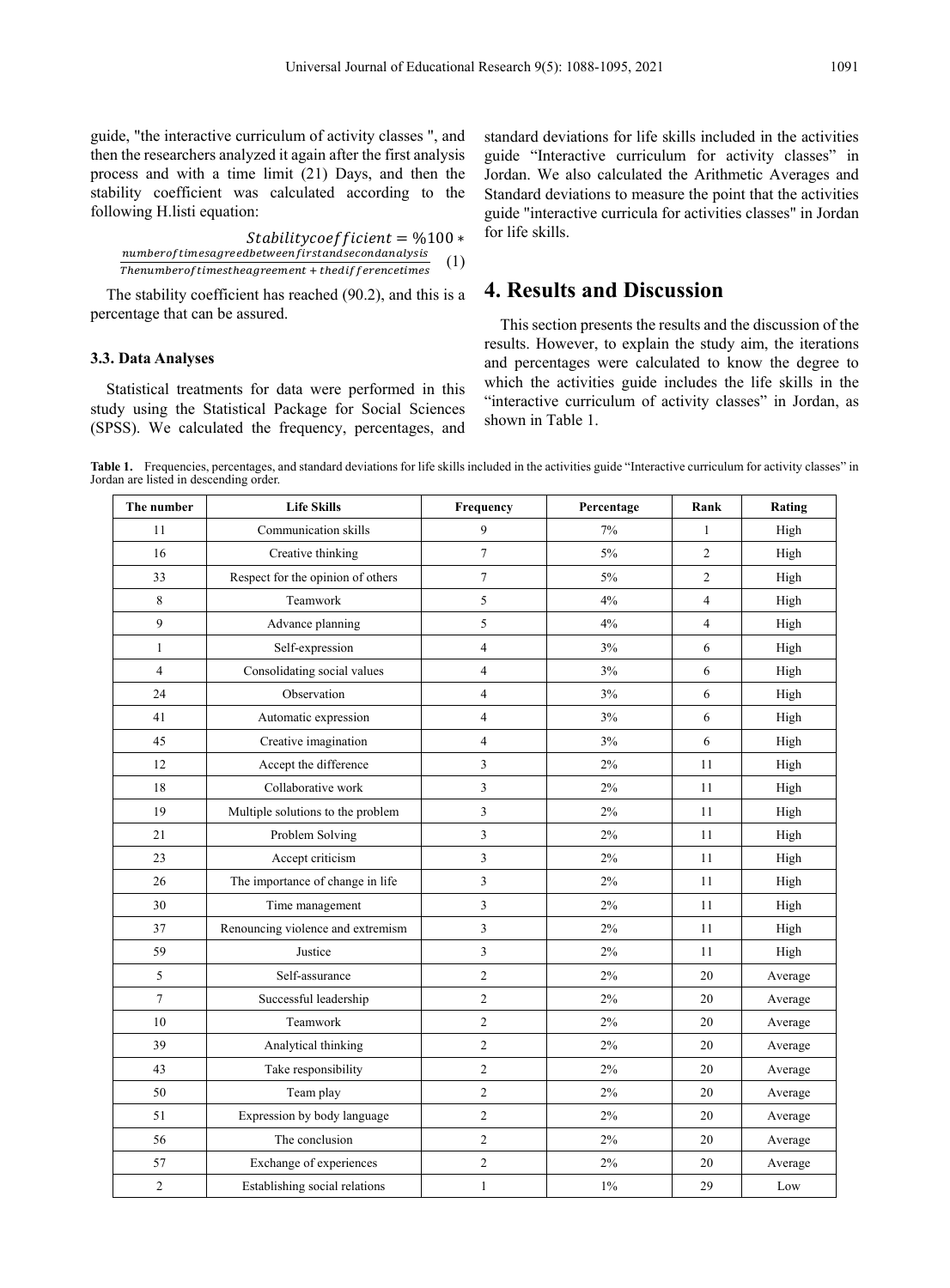| 3  | Tolerance                                                                                     | 1            | $1\%$ | 29 | Low          |
|----|-----------------------------------------------------------------------------------------------|--------------|-------|----|--------------|
| 6  | Knowledge of desired behaviors                                                                | $\mathbf{1}$ | $1\%$ | 29 | Low          |
| 13 | Make comparisons                                                                              | $\mathbf{1}$ | $1\%$ | 29 | Low          |
| 14 | Honest positive competition                                                                   | $\mathbf{1}$ | $1\%$ | 29 | Low          |
| 15 | The importance of group decision                                                              | $\mathbf{1}$ | $1\%$ | 29 | Low          |
| 17 | Credibility of information                                                                    | $\mathbf{1}$ | $1\%$ | 29 | Low          |
| 20 | Coordination of group work                                                                    | $\mathbf{1}$ | $1\%$ | 29 | Low          |
| 22 | Perseverance and not giving up                                                                | $\mathbf{1}$ | $1\%$ | 29 | Low          |
| 25 | Differentiate between description and<br>judgment                                             | $\mathbf{1}$ | $1\%$ | 29 | Low          |
| 27 | Deny the unconfirmed assumptions                                                              | $\mathbf{1}$ | $1\%$ | 29 | Low          |
| 28 | Self-development                                                                              | $\mathbf{1}$ | $1\%$ | 29 | Low          |
| 29 | Social Intelligence                                                                           | $\mathbf{1}$ | $1\%$ | 29 | Low          |
| 31 | Do not hesitate                                                                               | $\mathbf{1}$ | $1\%$ | 29 | Low          |
| 32 | Self-affirmation                                                                              | $\mathbf{1}$ | $1\%$ | 29 | Low          |
| 34 | respecting others                                                                             | $\mathbf{1}$ | $1\%$ | 29 | Low          |
| 35 | The importance of creativity in life                                                          | $\mathbf{1}$ | $1\%$ | 29 | Low          |
| 36 | Etiquette of eating                                                                           | $\,1$        | $1\%$ | 29 | Low          |
| 38 | role play                                                                                     | $\mathbf{1}$ | $1\%$ | 29 | Low          |
| 40 | Dialogue with others                                                                          | $\mathbf{1}$ | $1\%$ | 29 | Low          |
| 42 | Humility                                                                                      | $\mathbf{1}$ | $1\%$ | 29 | Low          |
| 44 | changing the tone of your voice                                                               | $\,1$        | $1\%$ | 29 | Low          |
| 46 | Focus and attention                                                                           | $\mathbf{1}$ | $1\%$ | 29 | $_{\rm Low}$ |
| 47 | Listen up                                                                                     | $\mathbf{1}$ | $1\%$ | 29 | Low          |
| 48 | The difference between a person's<br>perceptions of himself and others'<br>perceptions of him | $\mathbf{1}$ | $1\%$ | 29 | Low          |
| 49 | Know the rights granted to me                                                                 | $\mathbf{1}$ | $1\%$ | 29 | Low          |
| 52 | Know the rights of others                                                                     | $\mathbf{1}$ | $1\%$ | 29 | Low          |
| 53 | Determine the standard of rights<br>arrangement                                               | 1            | $1\%$ | 29 | Low          |
| 54 | Rationale for prioritizing rights                                                             | $\mathbf{1}$ | $1\%$ | 29 | Low          |
| 55 | Influential role model                                                                        | $\mathbf{1}$ | $1\%$ | 29 | Low          |
| 58 | Appreciation of peace and stability                                                           | $\mathbf{1}$ | $1\%$ | 29 | Low          |
| 60 | <b>Reality Orientation</b>                                                                    | $\mathbf{1}$ | $1\%$ | 29 | Low          |
| 61 | The investigation                                                                             | $\mathbf{1}$ | $1\%$ | 29 | Low          |
| 62 | Organized thought                                                                             | $\mathbf{1}$ | $1\%$ | 29 | Low          |
| 63 | Collaborative work                                                                            | $\mathbf{1}$ | $1\%$ | 29 | Low          |
| 11 |                                                                                               | 133          | 100%  |    | Total        |

#### **Table 1 Continued**

Table 1 shows that it's obvious that the degree of inclusion of life skills in the activities guide "interactive curriculum for activity classes" was low, so the percentages ranged between (7% to 1%), and this may be due to the fact that, given the number of life skills, we note that much greater than the number of classes that cover these skills in the activities guide; then the focus was on quantity rather than quality, so life skills are accumulated in the activities guide for the time allocated to teaching, which causes students to resort to memorization and retrieval to absorb the skills without understanding them, which makes them feel frustrated sometimes, which may prompt them to drop

out of the ration.

This may be attributed to the authors of the activities 'belief in the importance of the skill of effective communication that achieves the highest levels of human interaction by investing all the capabilities of receiving and throwing by using the means and media that suit the student's situation in its spatial and temporal dimensions, to express feelings and needs in a smooth and simple way so that both parties can absorb the message accept all statements and deeds from the other party for the purpose for which this communication came.

This may be attributed to the awareness of the authors of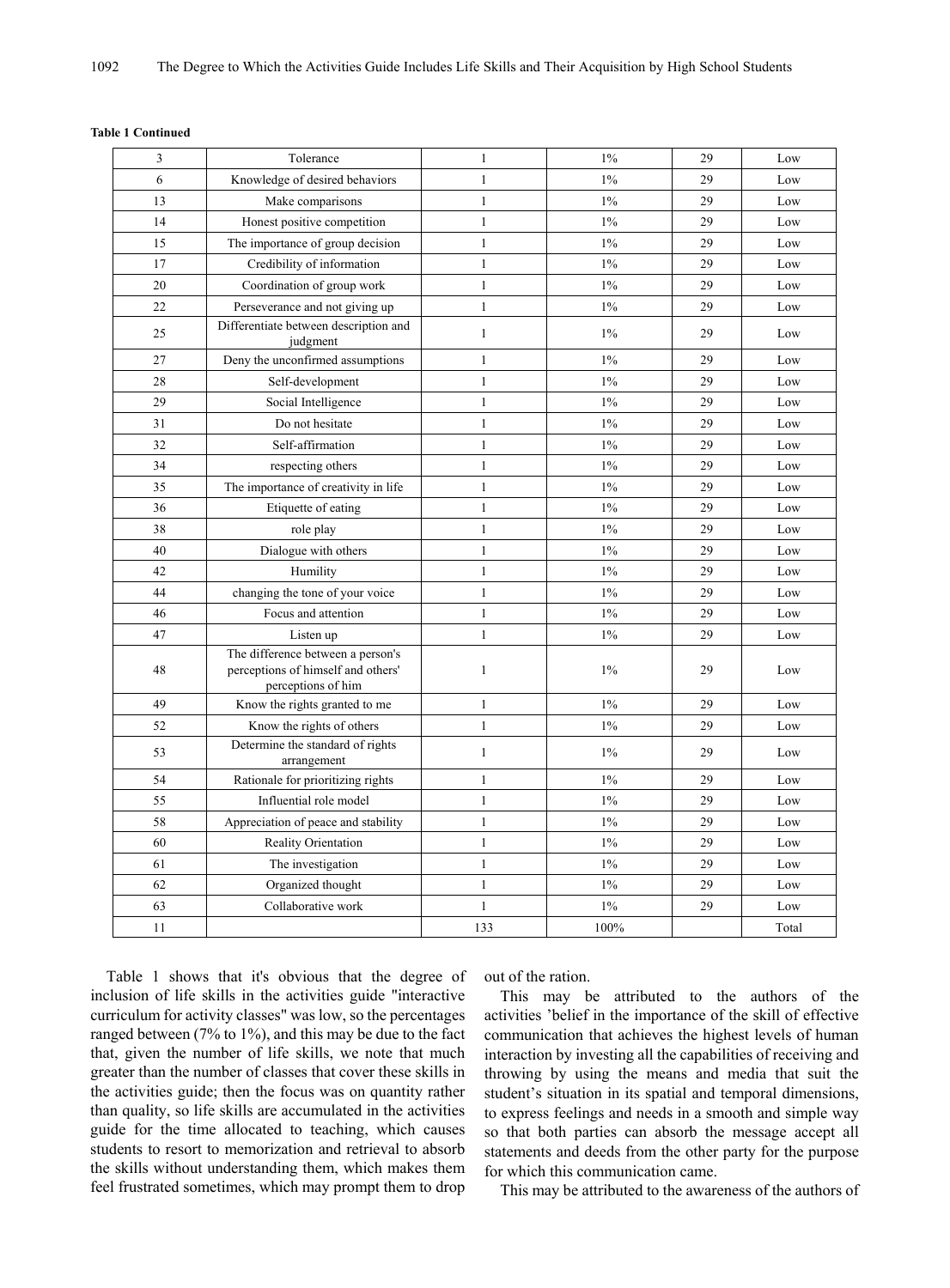the activities guide, the importance of including the skill of structured thinking, investigation, focus, and attention of the student as a case of purposeful thinking that depends on an organized intellectual sequence that aims to enhance the student's knowledge to collect accurate, arranged and honest information, but these skills have a low degree of lack. It is contained in the activities guide, except in one activity, despite the importance of these skills in the student's understanding of daily life, as the importance of organized thinking, investigation, focus, and attention varies in various fields, which makes the student acquire a weapon when facing problems to know the student the skills that must be used, and the method that achieve an appropriate solution.

Second question: What is the degree of high school students acquiring the life skills that are available in the activities guide "interactive curriculum for activity classes"?

To answer this question, arithmetic averages and standard deviations were calculated to know the degree of high stage students' acquisition of life skills available in the activities guide "Interactive Curriculum for Activity Classes" in Jordan, and Table 2 shows that.

Table 2 results show that to know the degree of high school students acquiring the life skills available in the activities guide, "the interactive curriculum for activity classes" in Jordan was a medium degree, so the arithmetic averages ranged between (4.44 to 1.62), and with regard to the overall degree was medium, This is due to the mean of the arithmetic average of (2.95), and this may be due to the students 'belief that the teacher based on the activity cannot activate it in a manner that ensures the achievement of all the skills mentioned in the activities guide, due to the large number of life skills mentioned in the activities guide, and the lack of training of the responsible teacher on Activity classes for dealing with students in a practical and theoretical way enjoyable, stimulating and feasible to achieve the desired goal of activity classes, and accordingly, a good focus must be placed on the integration between the results of the activities of the guide and the goals of other subjects in a manner that ensures a balanced growth of the personality of the students.

**Table 2.** Arithmetic Averages and Standard deviations to the point that the activities guide "interactive curricula for activities classes" in Jordan for life skills, they are listed in descending order

| Paragraph<br><b>Number</b> | The paragraph                                           | <b>Arithmetic mean</b> | <b>Standard</b><br><b>Deviation</b> | Rank           | Rating  |
|----------------------------|---------------------------------------------------------|------------------------|-------------------------------------|----------------|---------|
| 3                          | freedom of expression                                   | 4.44                   | .573                                | $\mathbf{1}$   | High    |
| 13                         | Participation in collective<br>decision-making          | 4.35                   | .645                                | 2              | High    |
| 20                         | Self-reliance                                           | 4.20                   | .695                                | 3              | High    |
| 9                          | Self-assurance                                          | 4.14                   | .695                                | $\overline{4}$ | High    |
| $\overline{4}$             | Know the rights granted to me                           | 4.12                   | .655                                | 5              | High    |
| $\mathbf{1}$               | Respect for the opinion of others                       | 3.95                   | .842                                | 6              | High    |
| 5                          | Time management                                         | 3.93                   | .895                                | $\overline{7}$ | High    |
| 11                         | The ability to make decisions                           | 3.70                   | .588                                | 8              | High    |
| $\overline{7}$             | Know the rights of others                               | 3.31                   | 1.055                               | 9              | Average |
| 2                          | Listening                                               | 3.22                   | .664                                | 10             | Average |
| 23                         | Accept criticism                                        | 2.80                   | 1.221                               | 11             | Average |
| 15                         | Initiative                                              | 2.73                   | 1.085                               | 12             | Average |
| 18                         | Take responsibility                                     | 2.67                   | 1.066                               | 13             | Average |
| 6                          | Tolerance                                               | 2.61                   | .918                                | 14             | Average |
| 21                         | Refuse the unacceptable social<br>postulates            | 2.51                   | 1.230                               | 15             | Average |
| 16                         | The pursuit of self-development                         | 2.32                   | .999                                | 16             | Low     |
| 12                         | Implement the decision and bear its<br>results          | 2.31                   | 1.322                               | 17             | Low     |
| 17                         | Passive adjustment                                      | 2.26                   | 1.234                               | 18             | Low     |
| 19                         | Attention to personal cleanliness                       | 2.12                   | .874                                | 19             | Low     |
| 22                         | Attention to clean environment                          | 1.89                   | .796                                | 20             | Low     |
| 8                          | Etiquette of permission                                 | 1.85                   | .679                                | 21             | Low     |
| 10                         | Preserve personal property                              | 1.85                   | .673                                | 22             | Low     |
| 14                         | Give sufficient time for the<br>decision-making process | 1.84                   | .920                                | 23             | Low     |
| 24                         | Volunteer work                                          | 1.62                   | .620                                | 24             | Low     |
| Total                      | freedom of expression                                   | 2,95                   | 20.944                              |                | Average |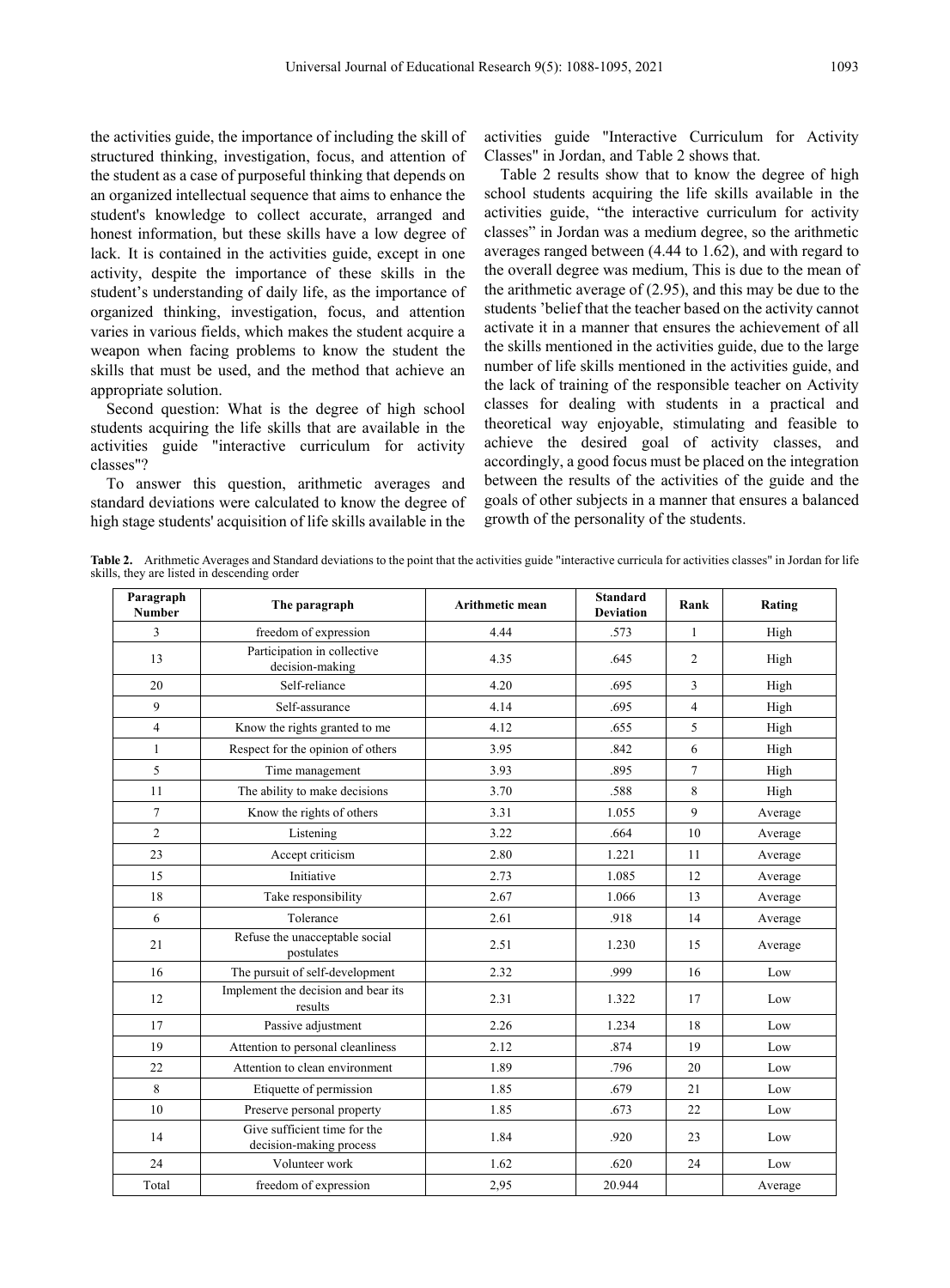This may be due to the awareness of those responsible for developing the Activity Manual of the importance of developing the freedom of expression skill of students; To be able to express their thoughts and opinions through speech, writing, or any other way, is the basis for the democratic system of the state, provided that the restrictions and procedures of freedom of expression that students learn through lessons of activity are taught by the teacher; To regulate the use of freedom, and to preserve national laws, people's rights, public morals, and public order.

This may be attributed to the authors of the activities manual. They are ignoring the importance of the skills of the environment and volunteer work, despite the occupation of these skills is very important, especially in our current situations and the spread of the Coronavirus, and the crises it caused. In addition to the need for the responsible teacher to focus on his students' awareness of the importance of these skills, their relationship to their lives, and the desired benefit from them; Because the cleanliness of the environment and voluntary work is one of the main factors for preserving society and the family, which creates a feeling of safety. However, what stands in the way of the teacher and his students is that the skills of volunteer work and the preservation of the environment may need practical application outside the walls of the school in addition to work inside the school, which gives students an opportunity to take social responsibility and allow them to provide assistance, and the ability to reach constructive solutions that make them individual. They have a strong personality, they feel confident in themselves and they are able to deal with people older than them age and culture, so the process of exchanging experiences between them and the circle of knowledge and relationships widens

## **5. Conclusions**

Based on the results of the study, the study recommended making use of the results of this study to review the activities guide, "the interactive curriculum for activity shares", and taking into consideration the priority of life skills. Further to coordinate between authors of activities and other institutions in the country and international organizations, which deal with life skills. Also conduct more studies on life skills that should be included in the content of the activities guide, "the interactive curriculum for activity classes" in the Ministry of Education in Jordan in and focus on other variables, given the recent application of the activities guide. Finally, the necessity to focus on life skills is related to preserving the environment and cooperative work when preparing the guide for activities and curricula.

### **REFERENCES**

- [1] Abu Sabya, M and Al-Hadidi, M., The degree to which life skills are available in the content of the sixth-grade English curriculum and the degree to which students acquire them from the viewpoint of their teachers in the capital, Amman. Educational Science Studies, 45 (3), 47-55, 2018.
- [2] Abu Sabya, M and Al-Hadidi, M., The degree to which life skills are available in the content of the sixth-grade English curriculum and the degree to which students acquire them from the viewpoint of their teachers in the capital, Amman. Educational Science Studies, 45 (3), 47-55, 2018.
- [3] Al-Jazi, H and Al-Rusaei, M and Saleh, R and Al-Hallilat, K., The degree of inclusion of life skills in science books for the first three grades in Jordan. Educational Science Studies, 43 (5), 41-60, 2016.
- [4] Abboud, A., Life skills included in high school social studies textbooks. A research that is not published. Al-Hussein Bin Talal University, Jordan, 2016.
- [5] Al-Youssef, R., Social skills, and its relationship to perceived self-efficacy and general academic achievement among a sample of middle school students in the Hayel region of Saudi Arabia in the light of a number of variables. Journal of the Islamic University for Educational and Psychological Studies, 21 (1), 327-365, 2013.
- [6] Eteokleous, N., Developing Youths Cultural and Social Skills Through Asocial - Virtual Curriculum. *Journal Multicultural Education and Technology*, 5(3):221-238, 2011.
- [7] Hayek, A., Reality of life skills development: an analytical study of the content of the Arabic language curriculum at the high level. Research that is not published. Yarmouk University, Jordan, 2014.
- [8] Ige, A., The Challenges Facing Early Childhood Care. Development and Education (ECCDE) in an Era of Universal Basic Education in Nigeria, *Early Childhood Education Journal*, (39), 161 – 167, 2011.
- [9] Sarmad, G. Habiby, S and Arvantan, M., Survey and Analysis on Content of primary Education Textbooks from Life Skills Training Point of View. *Journal of Life Science and Biomedicine*, 2 (5), 231 – 238, 2012.
- [10] Shawish, I., The health concepts included in the science books for the sixth and seventh grades in Jordan. A research that is not published. Mu'tah University, Jordan, 2010.
- [11] The Ministry of Education. (2019). Activity guide "Interactive curriculum for activity classes". Amman, Jordan, Online available from *http://www.moe.gov.jo*. on February 2, 2020.
- [12] The Ministry of Education., The Ministry of Education's Strategic Plan 2018 – 2020, Amman: Jordan, 2020.
- [13] Retrieved on March 10, 2020, Online available from *http://www.moe.gov.jo*
- [14] UNICEF., Life Skills Definition of Terms. Retrieved March 2020, Online available from *http://www.Unicef.org/Lifeskill s/index-7308.html*
- [15] Akour, A., Ala'a, B., Barakat, M., Kanj, R., Fakhouri, H. N.,